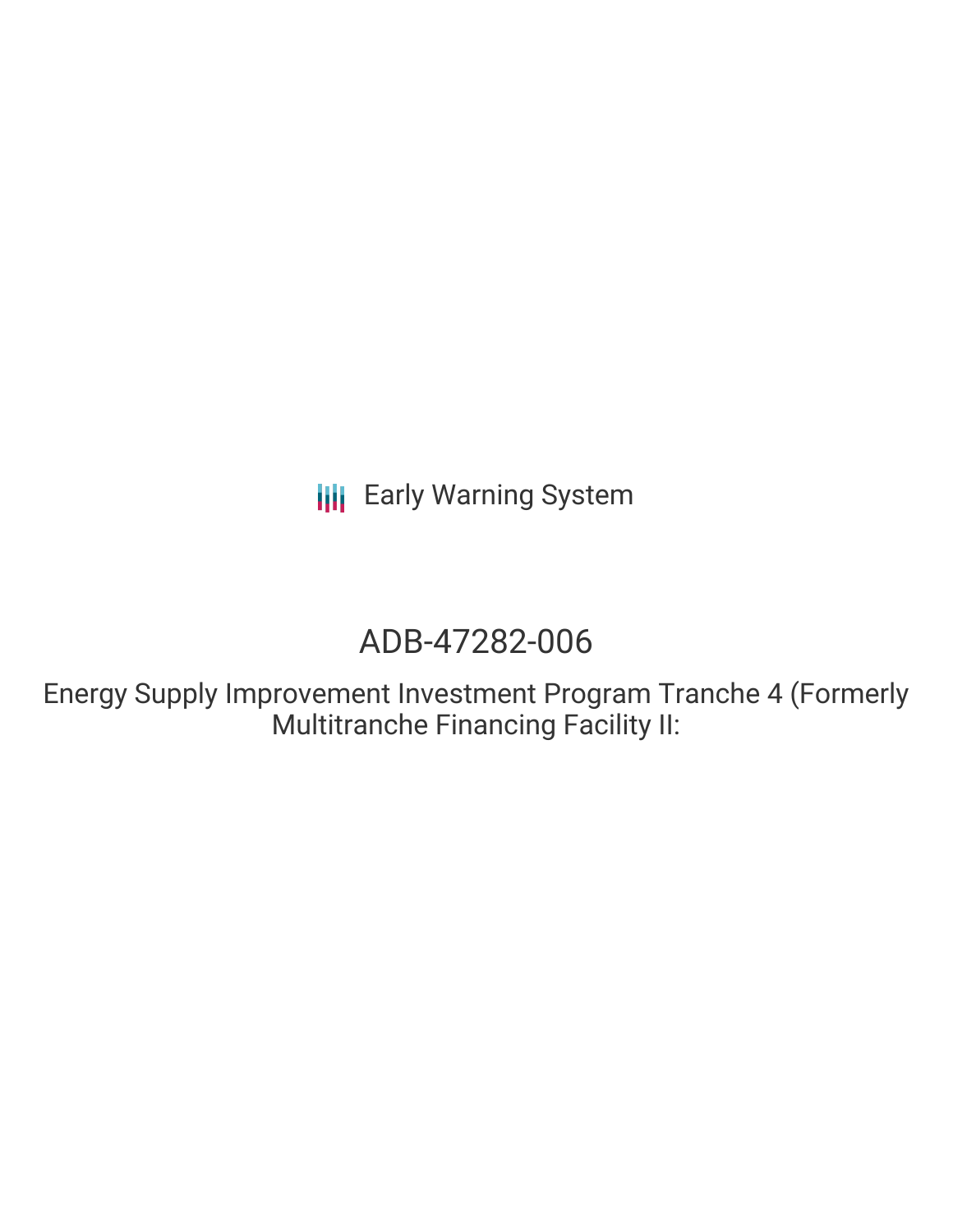

Energy Supply Improvement Investment Program Tranche 4 (Formerly Multitranche Financing Facility II:

#### **Quick Facts**

| <b>Countries</b>               | Afghanistan                  |
|--------------------------------|------------------------------|
| <b>Financial Institutions</b>  | Asian Development Bank (ADB) |
| <b>Status</b>                  | Active                       |
| <b>Bank Risk Rating</b>        | B                            |
| <b>Voting Date</b>             | 2017-12-07                   |
| <b>Borrower</b>                | Government of Afghanistan    |
| <b>Sectors</b>                 | Energy                       |
| <b>Investment Type(s)</b>      | Grant                        |
| <b>Investment Amount (USD)</b> | \$60.00 million              |
| <b>Grant Amount (USD)</b>      | \$60.00 million              |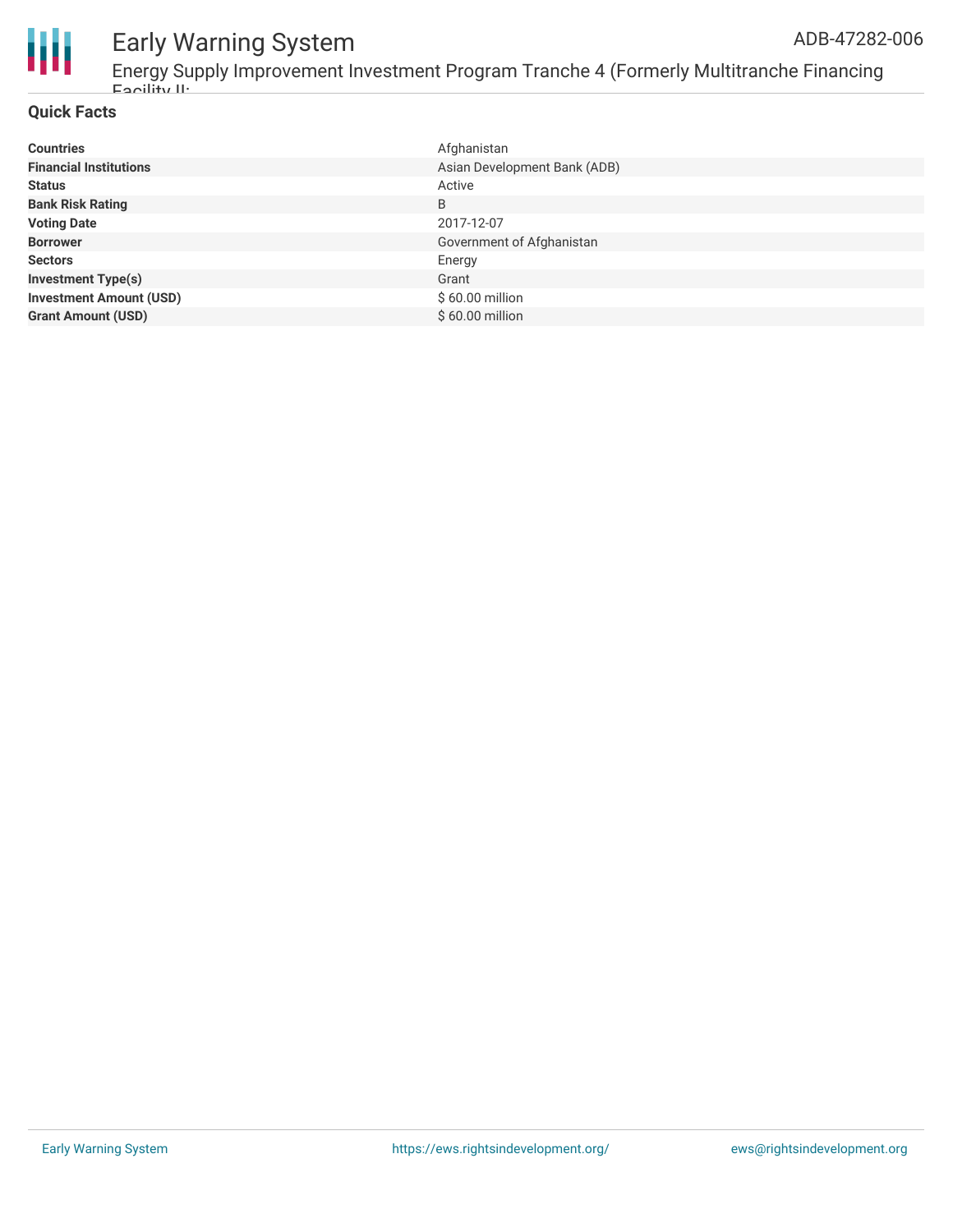

#### Early Warning System Energy Supply Improvement Investment Program Tranche 4 (Formerly Multitranche Financing Facility II: ADB-47282-006

#### **Project Description**

According to the bank website, "technical and capacity constraints in Afghanistan have inhibited electrification rate at 32%, which is among the lowest 5% globally. 20 out of 34 provinces are not connected to grid supply which increases cost of doing business, deteriorates environment, and subdues sustainable development indicators. This constrains growth; creates disparities; and fuels ethnic and regional tensions, insecurity, and discontent. The proposed tranche will extend the national grid into eastern provinces with a population of nearly 2 million, and will allow evacuation of indigenous generation and extension of power interconnection towards Pakistan. The Tranche 4 will construct a 220-kilovolt (kV) transmission line between Kabul and Jalalabad. An additional transformer of 200 MVA (megavolt ampheres) will be installed at this substation."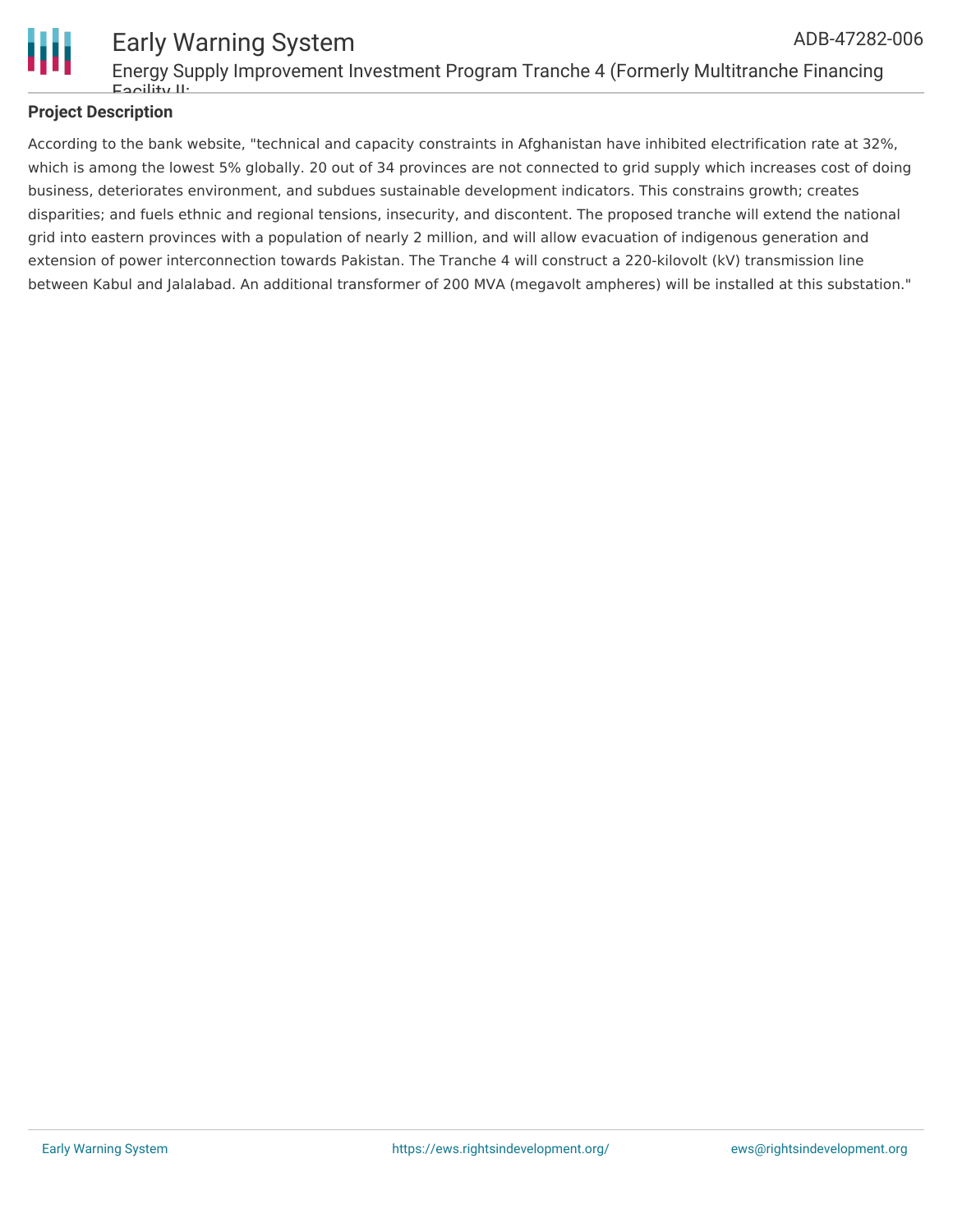

Energy Supply Improvement Investment Program Tranche 4 (Formerly Multitranche Financing Facility II:

#### **Investment Description**

Asian Development Bank (ADB)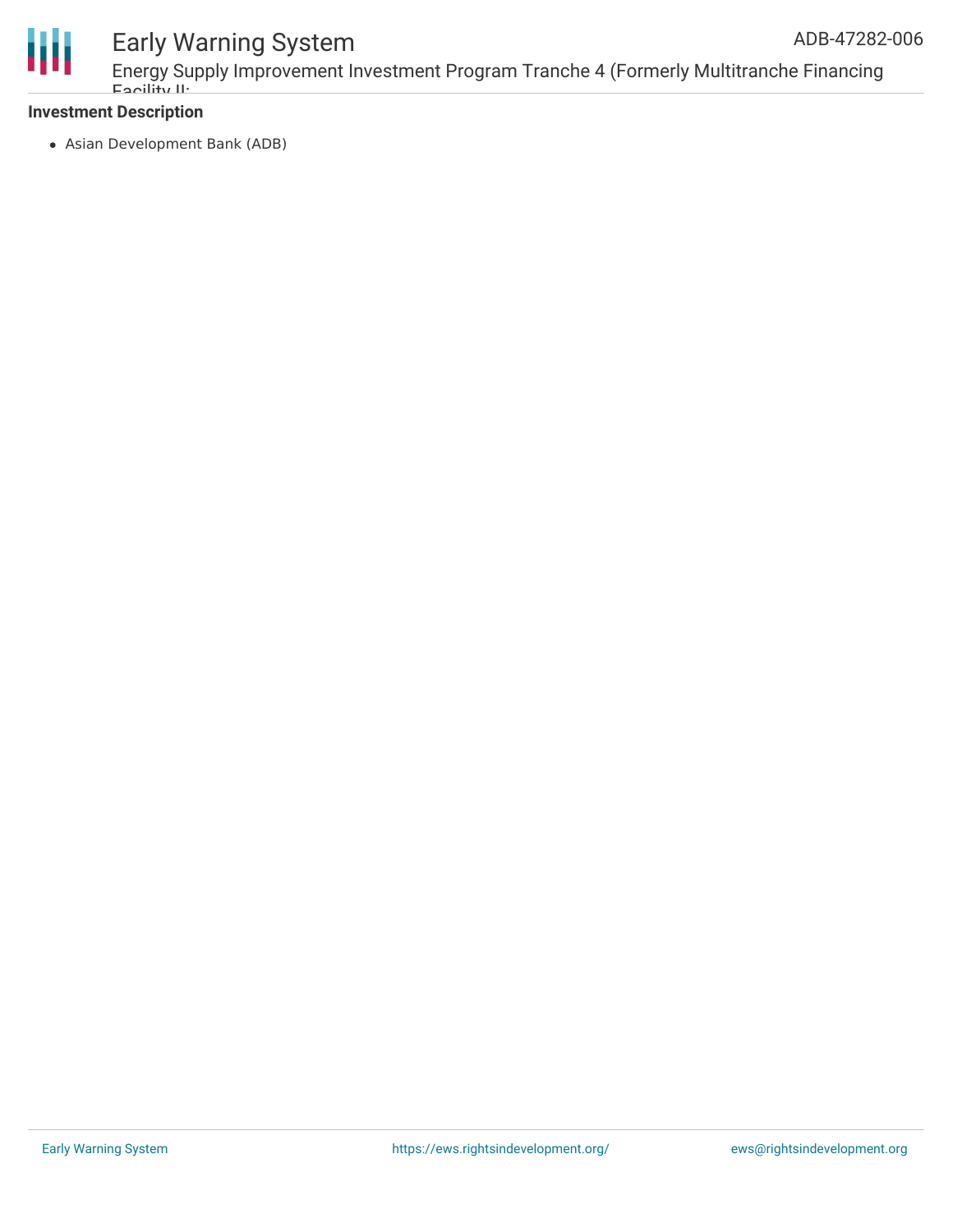

### Early Warning System Energy Supply Improvement Investment Program Tranche 4 (Formerly Multitranche Financing Facility II:

**Contact Information**

**Responsible ADB Officer** Aleem, Asad **Responsible ADB Department** Central and West Asia Department **Responsible ADB Division** Energy Division, CWRD **Executing Agencies** Da Afghanistan Breshna Sherkat Chaman Houzouri, Kabul, Islamic Republic of Afghanistan

#### **ACCOUNTABILITY MECHANISM OF ADB**

The Accountability Mechanism is an independent complaint mechanism and fact-finding body for people who believe they are likely to be, or have been, adversely affected by an Asian Development Bank-financed project. If you submit a complaint to the Accountability Mechanism, they may investigate to assess whether the Asian Development Bank is following its own policies and procedures for preventing harm to people or the environment. You can learn more about the Accountability Mechanism and how to file a complaint at: http://www.adb.org/site/accountability-mechanism/main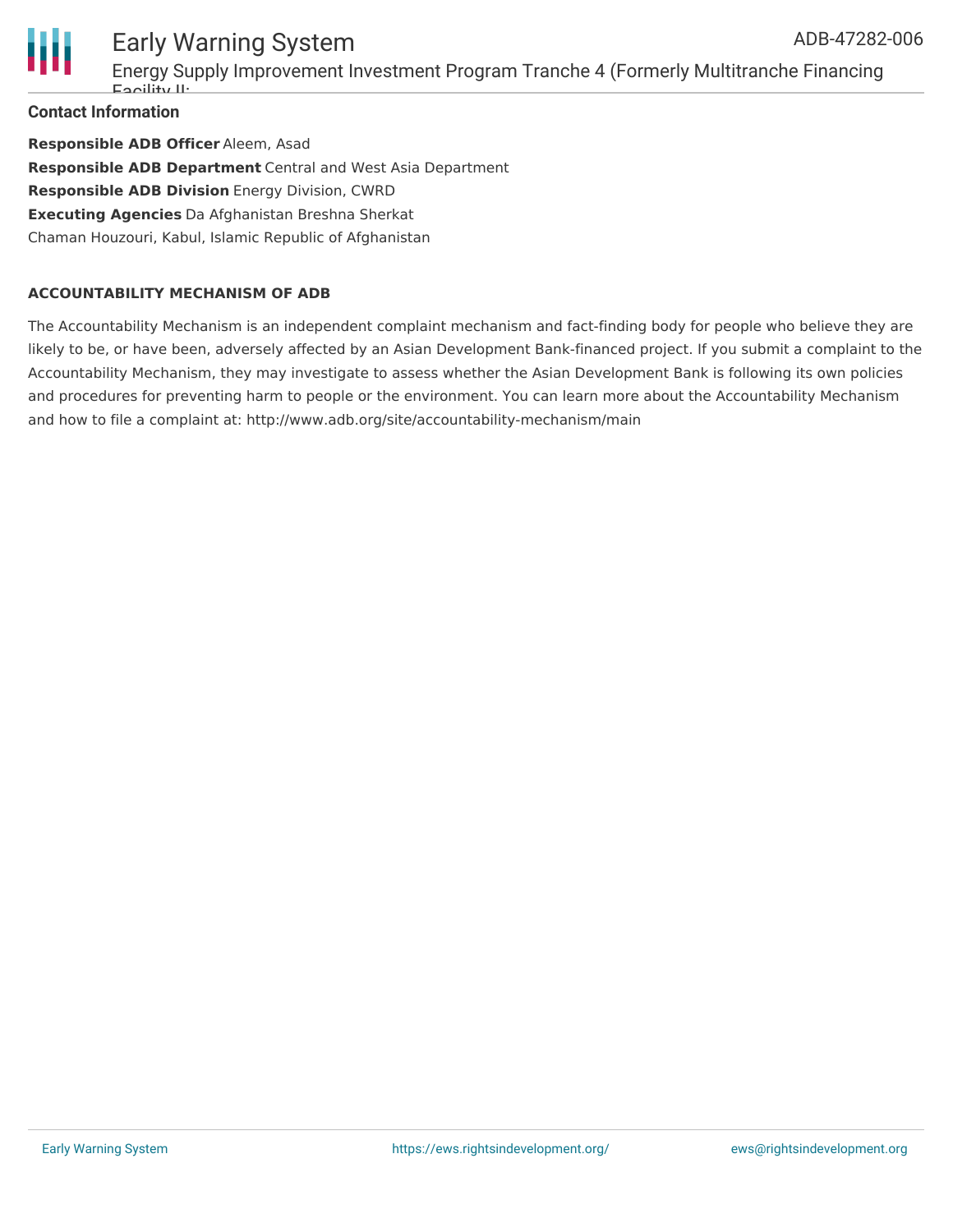

Energy Supply Improvement Investment Program Tranche 4 (Formerly Multitranche Financing Facility II:

#### **Bank Documents**

- d nrjY d Sh wysh d pnK chwn prwKrm Hlwrmh brkhh [\)dwymh](https://ewsdata.rightsindevelopment.org/files/documents/06/ADB-47282-006_JnNQ9VR.pdf) MFF II : d nrjY prkhty 2014 tr 2023 ) [\[Original](https://www.adb.org/ps/projects/documents/afg-47282-006-pds) Source]
- Energy Supply Improvement Investment Program (Tranche 4): [Arghandeh-Jalalabad](https://www.adb.org/projects/documents/afg-47282-006-iee) Initial Environmental [Original Source]
- Energy Supply [Improvement](https://www.adb.org/projects/documents/afg-47282-006-rp) Investment Program (Tranche 4): Arghandi Jalalabad Resettlement Plan [Original Source]
- Energy Supply Improvement Investment Program (Tranche 4): [Environmental](https://ewsdata.rightsindevelopment.org/files/documents/06/ADB-47282-006_OqjEWTu.pdf) Assessment and Review Framew [\[Original](https://www.adb.org/projects/documents/afg-47282-006-earf) Source]
- Energy Supply [Improvement](https://ewsdata.rightsindevelopment.org/files/documents/06/ADB-47282-006_qHzVv4u.pdf) Investment Program (Tranche 4): Periodic Financing Request Report [\[Original](https://www.adb.org/projects/documents/afg-47282-006-pfrr) Source]
- Energy Supply [Improvement](https://ewsdata.rightsindevelopment.org/files/documents/06/ADB-47282-006_tIUFB21.pdf) Investment Program (Tranche 4): Resettlement Framework [\[Original](https://www.adb.org/projects/documents/afg-47282-006-rf) Source]
- Energy Supply [Improvement](https://ewsdata.rightsindevelopment.org/files/documents/06/ADB-47282-006_wrPSGj2.pdf) Investment Program Tranche 4: Procurement Plan [\[Original](https://www.adb.org/projects/documents/afg-47282-006-pp) Source]
- Grant Agreement (Externally Financed) for Grant 0556-AFG: Energy Supply [Improvement](https://ewsdata.rightsindevelopment.org/files/documents/06/ADB-47282-006_9tvwNc1.pdf) Investment Progr [Original Source]
- Project Agreement for Grant 0556-AFG: Energy Supply [Improvement](https://ewsdata.rightsindevelopment.org/files/documents/06/ADB-47282-006_6aFmq0s.pdf) Investment Program Project 4 [\[Original](https://www.adb.org/projects/documents/afg-47282-006-pra) Source]
- Project [Disclosure](https://ewsdata.rightsindevelopment.org/files/documents/06/ADB-47282-006.pdf) PDF [\[Original](https://www.adb.org/printpdf/projects/47282-006/main) Source]
- qsmt chhrm [brnmhy](https://ewsdata.rightsindevelopment.org/files/documents/06/ADB-47282-006_9Tvly6w.pdf) srmyh gdhry bry bhbwd t'myn nrjy (tshylt mly chnd qshry dwm MFF II : nkhshf nrjy 2 [\[Original](https://www.adb.org/prs/projects/documents/afg-47282-006-pds) Source]